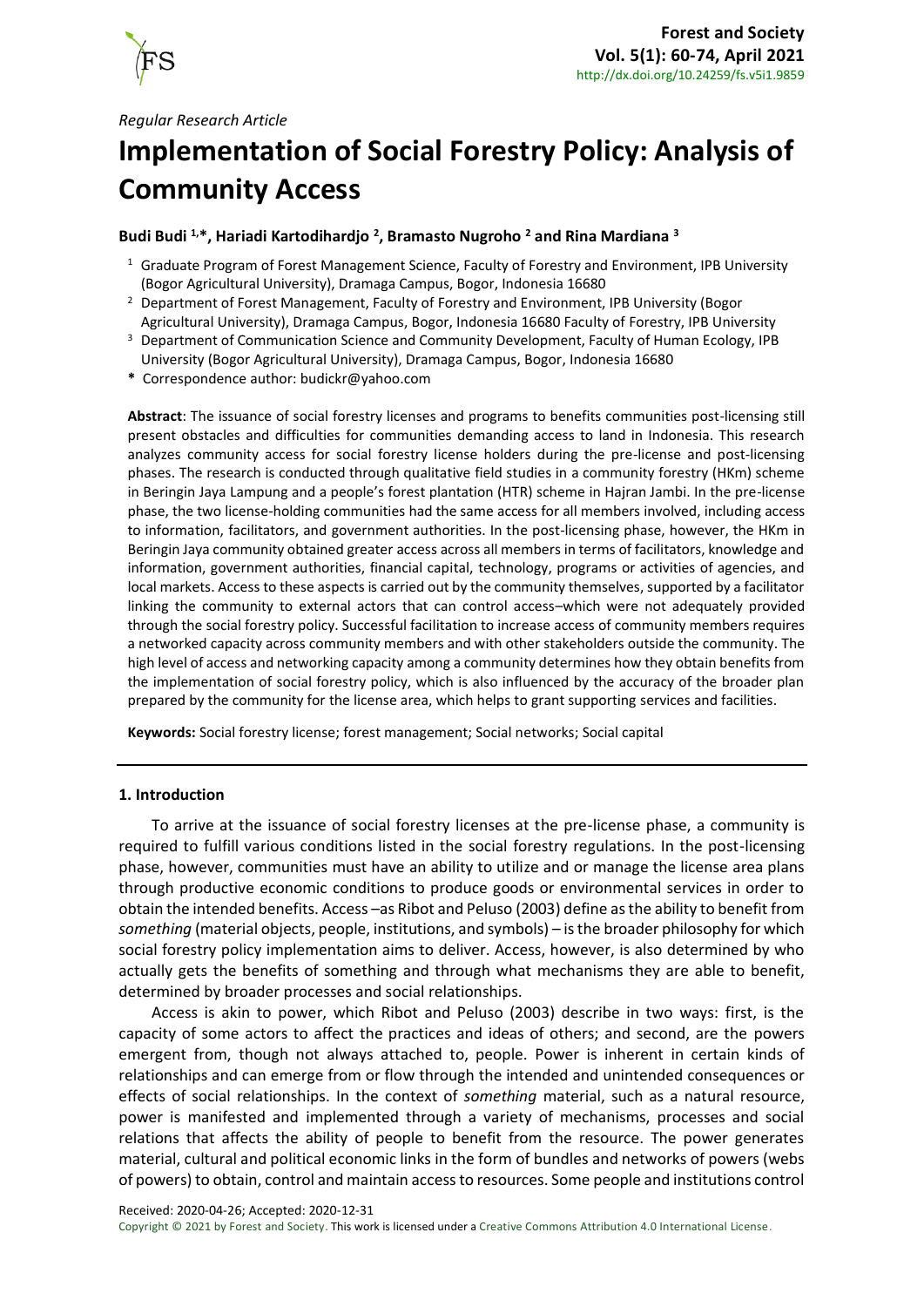access to resources while others maintain their access through those which control the resource (Ribot and Peluso, 2003).

Research on access has been applied in numerous contexts, and as recently reviewed by Myers and Hansen (2019), explains that the characteristics of the material resource also influence the actors, their relations and overall access. Dyke's (2006) study, for example, showed how land use changes involving road construction affect access to non-timber forest products so that they can be accessed in remote areas. Milgroom (2012), on the other hand, showed how geographical distance is very important for access. Cardozo (2013) showed how accessibility barriers in the Amazon are not only related to geographical distance but also to the topographic challenges of entering the market. Besta (2013) showed how nature, variations in tides due to the moon and wind movements are related to gender-based access to marine resources. Myers (2015) explored access to rattan in Indonesia and found that the biogeophysical characteristics of rattan shape those who have the ability to benefit from rattan. Ellis (2016) stated that the development of urban areas affects the ability of the Wabanaki people to benefit from the use of seaweed for spiritual needs. These examples highlight the diversity of applications on the study of access.

Social forestry policy in Indonesia, is unique as it serves as a broader policy mechanism that seeks to confer access in various contexts. Study of Anugrahsari et al. (2020) which highlights social contracts in community conservation partnership showed that the initiative is not optimal, not only due to programs implemented with a conventional approach but also limited resources and access to information, involvement of local stakeholders was not maximal, the absence of finalized arrangements on boundaries, and past bad experiences in resolving tenure and social conflicts. Study of Sirimorok and Rusdianto (2020) showed that the success of community based forestry conservation initiatives is influenced by triggering moments (such as crises related to land right and commodity booms) and accompanied with encouragement of catalytic elements (new networks and partnerships, funding, capacity building, leadership, and incentives) in the implementation of the initiative. Bong et al. (2019) showed that local institutions and social arrangements are key enabling factors to achieve social forestry outcomes. Furthermore, Bong et al. (2019) stated that the formalization of social forestry in Indonesia have required new bureaucratic processes, only accessible to those who have connections to formal institutions. Local knowledge of forest management is rarely transferable into the necessary paperwork and in the worst of cases can even undermine the informal institutions that have been critical to effective resource management. Cummins and Yamaji (2019) highlight how the issuance of formal titles may be difficult for small communities which require phases and processes from lower level institutions to national level and requires skilled technical work such as mapping and socioeconomic analysis before being approved. The study of Fisher et al. (2019) which showed about the problems and challenges of the implementation of social forestry in Indonesia that have not been largely answered by the formal social forestry policies that have been established. The importance of facilitation and capacity building for the communities and communities facilitators in the social forestry program is the main concern of Galudra (2019). Study of Sahide et al. (2020) showed the access-exclusion framework from the pre-license phase to after obtaining a social forestry license, which then determine who can benefit and who is excluded from the social forestry program.

Previous studies on social forestry schemes show various difficulties and obstacles experienced by the community in establishing institutional aspects to ensure access, especially when viewed across temporal dimensions of the pre-license phase and the post-licensing phase (Syafitri, 2010; Kartodihardjo et al., 2011; Ardi, 2011; de Royer et al., 2015; de Royer and Juita, 2016; Moeliono, 2017; Salampessy, 2017; Fisher at al., 2018; Bong et al., 2019; Cummins and Yamaji, 2019; Galudra, 2019; Fisher et al., 2019; and Sahide et al., 2020). With the current expansion of social forestry institutions and mechanism, the difficulties and obstacles in the pre-license phase are relatively understood, and interventions have been introduced to address them. Testament to this are the numerous land areas that have been granted under the social forestry licensing scheme. Starting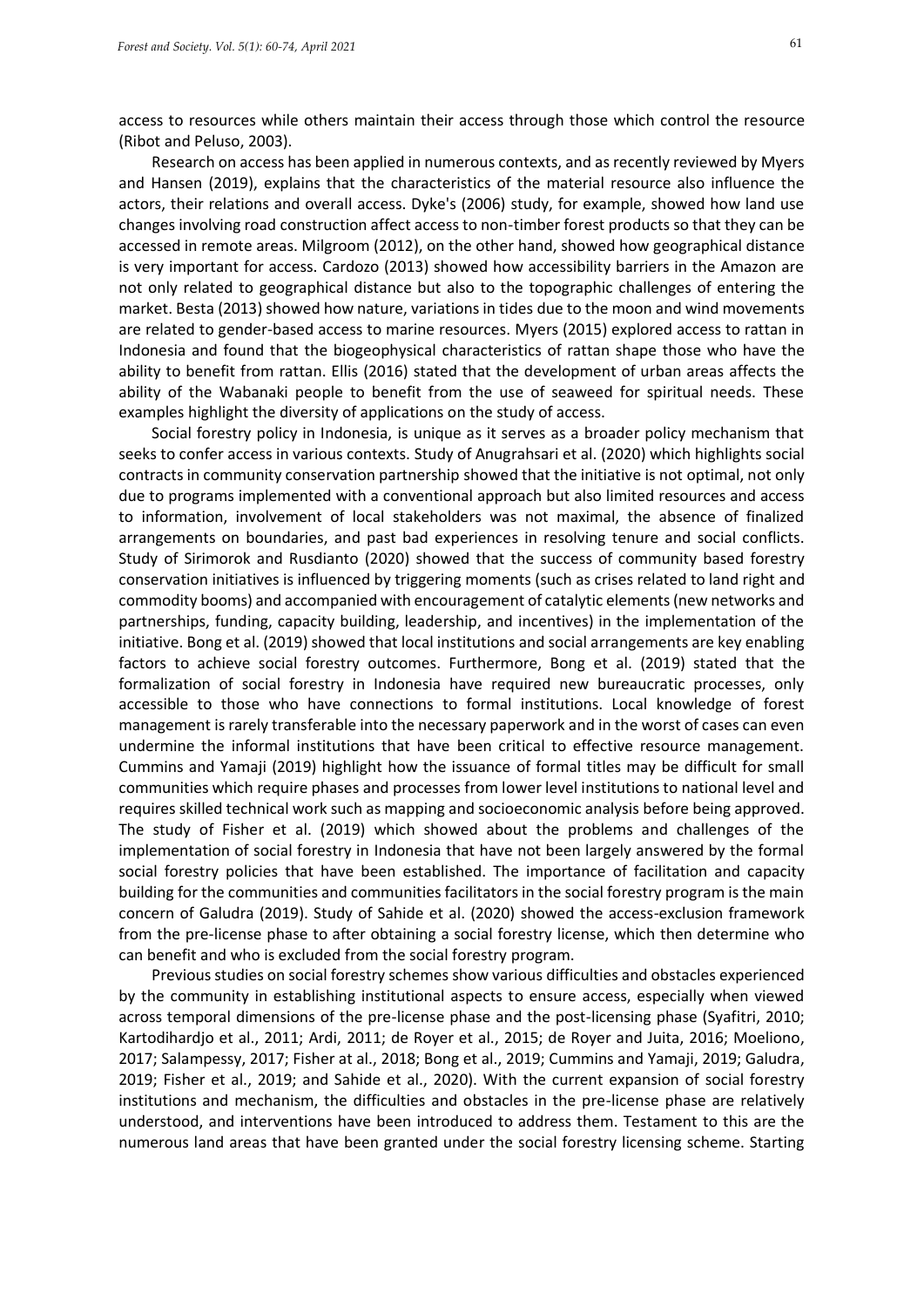from 0.31 million ha in 2016 (MoEF, 2017), social forestry area licenses have steadily increased to 2.007 million ha in October 2018 (Agung et al., 2018), 2.23 million ha in April 2019 (Santoso, 2019), and 4.048 million ha in December 2019<sup>1</sup>. The significant acceleration of areas licensed was also supported by other policy instruments, among them the formation of social the forest acceleration support team (TP2PS) and the use of internet technology with the application of integration and navigation systems (SINAV) (Supriyanto, 2019).

Basrin (2017) stated that although the current social forestry institutions are being established, additional obstacles are being experienced by license holding communities, particularly related to anticipated achievements of improvements to income through productive economic ventures in the post-licensing phase. Data presented in December 2019<sup>2</sup> showed that as many as 59% of social forestry business groups (*Kelompok Usaha Perhutanan Sosial*/KUPS) are categorized in the initial phase of the 5,873 community groups or farmers holding social forestry license (538 have not formed any KUPS), consisting of a total of 818,457 households, or approximately 3.2 million people throughout Indonesia.

This research aims to analyze the overall opportunities at access afforded among community holders of social forestry licenses in the pre-license phase and post-licensing phases of a community forest (HKm) scheme and a people's forest plantation (HTR) schemes, two of the more common forestry licensing being issued.

#### **2. Framework of Analysis**

Previous research (Agrawal and Chhatre, 2006; Charnley and Poe, 2007; Pagdee et al., 2006; Larson et al. 2010) associated with the utilization and management of state forests by communities (such as in the form of passive participation, decentralization or devolution) showed that the use of the concept of property rights regimes (Schlager and Ostrom, 1992) and well-defined property rights (Pagdee et al., 2006) are identified as key to achieving successful management of state forests by communities. In Indonesia, the management of state forests by communities is regulated under the social forestry policy. The property rights regime over state forest that is implemented in this policy is to position the community as proprietor who have rights to access, withdrawal, management and exclusion over state forests, while also establishing the right to sell and lease (alienation) state forest areas (Schlager and Ostrom, 1992). These bundles of rights are granted to communities to manage state forests through a licensing scheme consisting of five social forestry license schemes in Indonesia. In all the licensing scheme, there are two main phases, namely the pre-license and postlicense phase. The pre-license phase ends by the issuance of a social forestry license, while the postlicense phase is indicated by obtaining the intended benefits by the community from the management of the social forestry licensed area. To obtain a social forestry license, the community must have access to resources related to fulfilling the requirements for obtaining a license according to regulations. After obtaining a social forestry license, in order to obtain benefits from the licensed area, the license holder of the community must have access to resources related to utilization and or management of the license area so that goods or environmental services are produced, incomes are improved and other benefits are obtained by license holding communities.

Both phases require the license holder community to have access. The capacity possessed by the community in relation to forest resource management is to generate power for the community as stated by Ostrom and Ahn (2009) as social capital. Social capital is a concept that helps synthesize cultural, social and community aspects together in ways that affects the broader capacity of the community with regard to the problems of collective action (Ostrom and Ahn, 2009). Gorriz-Mifsud et al. (2016) stated that the concept of social capital in forest governance encompasses networks,

<sup>&</sup>lt;sup>1</sup> Achievement of the area reached only 31.87% of the 12.7 million ha targeted in 2015

<sup>2</sup> Social Forestry Review: Milestones, Figures and Images, downloaded on 9 January 2019, noted at <https://www.facebook.com/bambang.supriyanto.1048/posts/10216010171747607>by Supriyanto 2019, unpublished.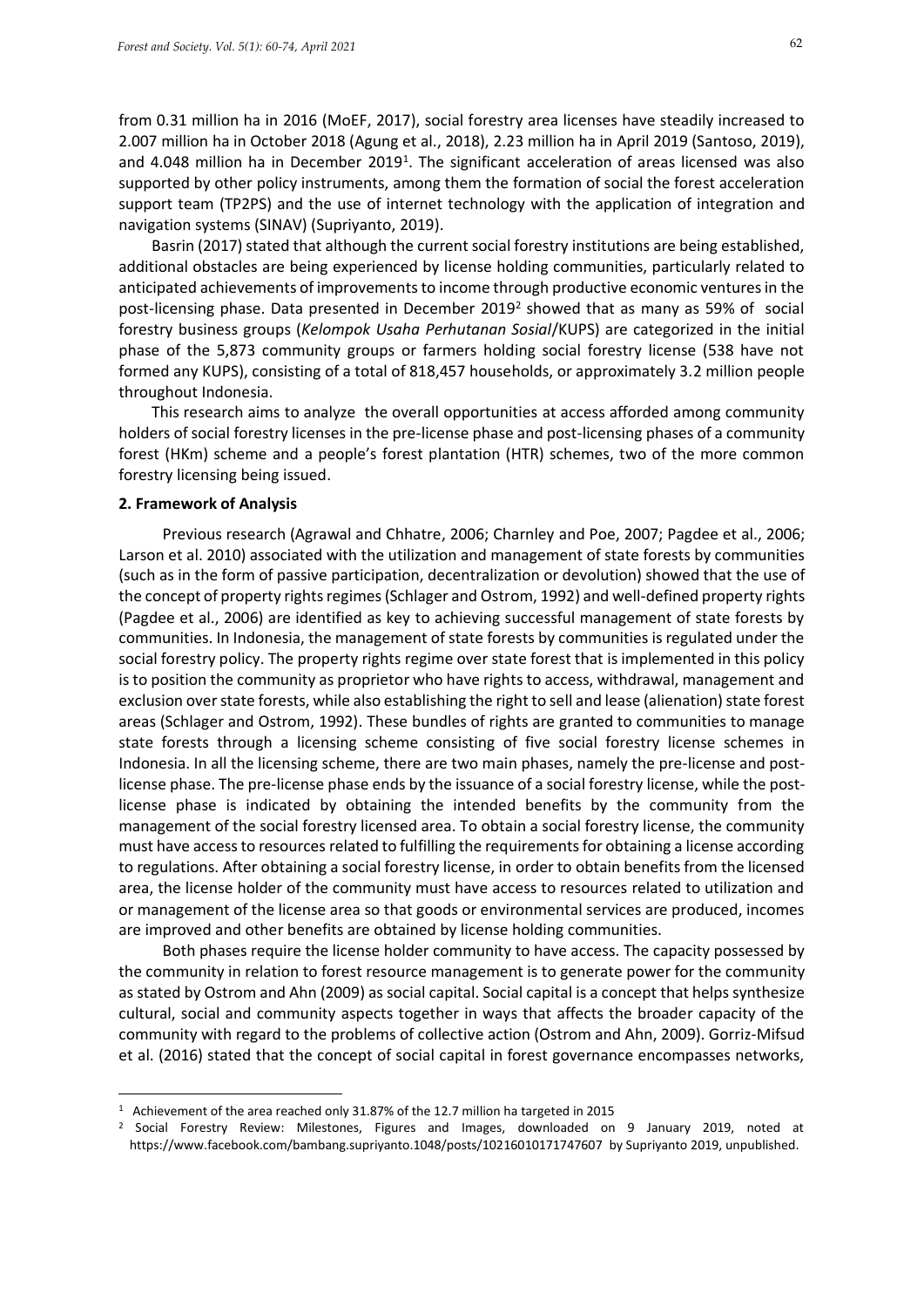norms and values of local communities that determine cooperation and contribute to community development. In community forestry, Baynes et al. (2015) stated that to generate power related to forest management, people must network among community members (bonding social capital) and networking with parties outside of their community (bridging social capital). In the context of implementation of social forestry policy, community access to resources assist in obtaining social forestry licenses and support their efforts to manage licensed areas so as to produce intended benefits, which must be upheld by community networking capacity. By using the theory of access and social capital concepts, the analytical framework used in this study is shown in Figure 1.



**Figure 1.** Framework analysis of community access (modified from Kartodihardjo, 2017a)

#### **3. Materials and Methods**

## *3.1. Material and Methods*

Community Forest (*Hutan Kemasyarakatan/*HKm) and People's Forest Plantation (*Hutan Tanaman Rakyat*/HTR) schemes are selected purposively by considering: (1) the contextual historical of HKm and HTR schemes in the past referring to previous regulations: (a) the HKm tends to empower the community by utilizing and or managing state forest areas, non-timber forest products as the main product, timber forest products are possible to be cultivated in HKm in the production forest state area, and individually or in groups, (b) the HTR scheme tends to increase the productivity of the state forest area by cultivating timber forest products as the main product, nontimber forest products are possible to be cultivated, and individually or in groups; and (2) the resources availability during the study.

The research selected HKm Beringin Jaya community in Tanggamus Regency of Lampung Province and HTR Hajran community in Batanghari Regency of Jambi Province. The two communities were determined purposively with the following criteria: (1) it was recommended by key informants at national level, (2) had obtained a social forestry license, (3) had produced timber or non-timber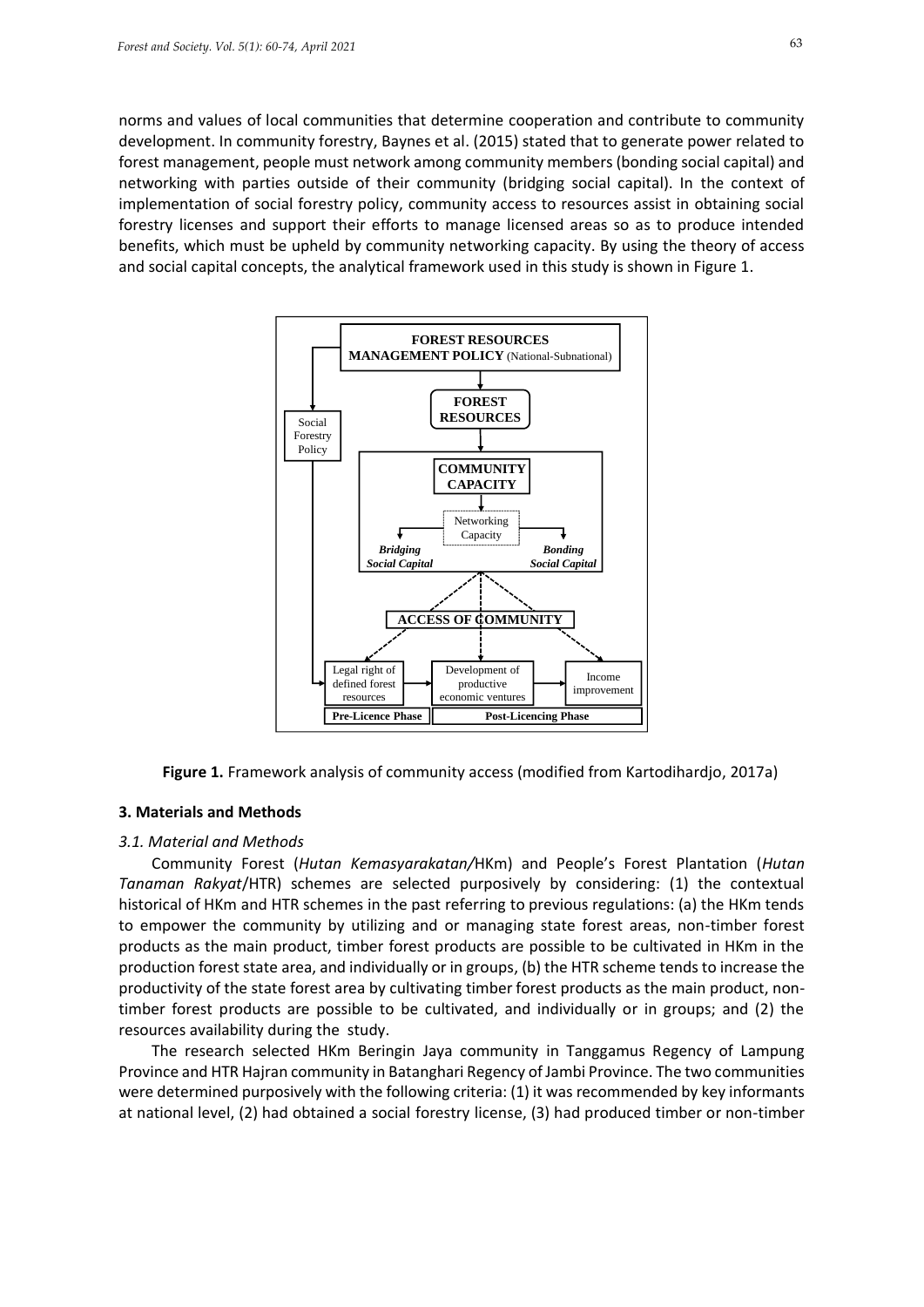forest products, (4) had received forest development loans from MoEF and other financial agencies, and (5) has undertaken primary or secondary productive economic activities.

Research uses qualitative constructivist-interpretivist approach (Schwandt, 1997). The research was conducted through documents describing the proposed licenses in the pre-license phase, the issuance of licenses and the implementation of social Forestry policy at the study site. Field data collection took place in August to December 2018 through in-depth interviews with key informants<sup>3</sup> and participatory field observations<sup>4</sup>. Document analysis was carried out with qualitative content analysis (Titscher et al., 2009). The variety of access mechanism of license holders in the field considered the summary made by Milgroom et al. (2014) to see the bundle of rights and web of power as stated by Ribot and Peluso (2003). Analysis of all data (document and field data) was carried out by qualitative analysis (Creswell, 2014). Variables, field data and community access indicators in the field are shown in Table 1.

| Variable                                                                                            | Field Data                                                                                              | Access Indicators <sup>a</sup>                                                                                                                                                                                       |
|-----------------------------------------------------------------------------------------------------|---------------------------------------------------------------------------------------------------------|----------------------------------------------------------------------------------------------------------------------------------------------------------------------------------------------------------------------|
| Access of the license<br>holder community in<br>the implementation<br>of social forestry<br>policy. | Community access in the pre-<br>license phase and the post-<br>licensing phase of HKm and HTR<br>scheme | Obtained benefits from: information, social<br>identity, authority (government), social<br>relations, capital, markets, knowledge,<br>technology, companion (facilitator), or others,<br>controlled by other parties |

<sup>a</sup> The More Access Indicators the Benefits Received, the Higher the Community Access.

# *3.2. License History of HKm Beringin Jaya and HTR Hajran*

Long before the issuance of the HKm Beringin Jaya license, the Javanese, Semendo, Sundanese and other ethnic groups had used part of the protected forest area of Mount Tanggamus by cultivating annual agricultural crops, vegetables and switching to the form of mixed coffee plantations<sup>5</sup> (Prijono, 2017) or known as agroforest coffee. The dynamics of using state forest land occurred, although those communities were prohibited by the local government from cultivating state forest land. In 1963 a reforestation program was conducted and local government provided a transmigration program, although many of them were unsuccessful and returned back to cultivate state forest land. From 1997 to 1998 there was massive illegal logging took place alongside large scale economic and political crises unfolding in Indonesia, and agroforest coffee were cultivated clandestinely. The HKm license proposal began in 2009, based on the Minister of Forestry Regulation Number P.88/Menhut-II/2014, proposed to the forestry district office, followed up by the Ministry of Forestry's issuance on the determination of work area of HKm (*Penetapan Areal Kerja*/PAK) in 2013. In 2014 the Head of Tanggamus district issued the HKm license in Mount Tanggamus to register 30 of the protected forest areas covering 871 ha (5.8% of the total area of Mount Tanggamus). This consists of a corresponding 840 parcels (Persil) with 8 forest farmer groups. All farmer groups are members of the Beringin Jaya farmer group union, consisting of 551 household

<sup>3</sup> In Lampung Province include: UPT BPDAS-HL, provincial Pokja, KPHL Kota Agung Utara, NGOs KORUT, Head of Margoyoso Village, Gapoktan Beringin Jaya Management, Head of forest farmer group (KTH) Lestari Jaya 1 to 8, KTH Lestari Jaya 1 to 8 members elected, Pokdarwis and KWT Himawari. In Jambi province, namely: UPT Jambi BPHP, provincial perhutanan sosial working group, Batanghari KPHP, AMPHAL NGO, Hajran Village Head, Head of Hajran HTR Cooperative (Serengam Betuah, Mpang Gagah, Bagan Rajo, Khayangan Tinggi), selected members of the Serengam Betuah Cooperative, Head and Production Director of PT Sanak Rimba Sejahtera (partner company).

<sup>4</sup> Collection field data with mixed methodology (Tashakori and Teddlie 2010), modified according to the context of the research location, as a triangulation technique (Creswell, 2014) to achieve the research objectives.

<sup>5</sup> Described by KORUT (2017) in its report titled Pengembangan Sistem Pengelolaan Informasi Pengelola Hutan Kemasyarakatan (HKm) di Kabupaten Tanggamus Lampung. Collaboration between KORUT, TFCA Sumatra and Lampung University.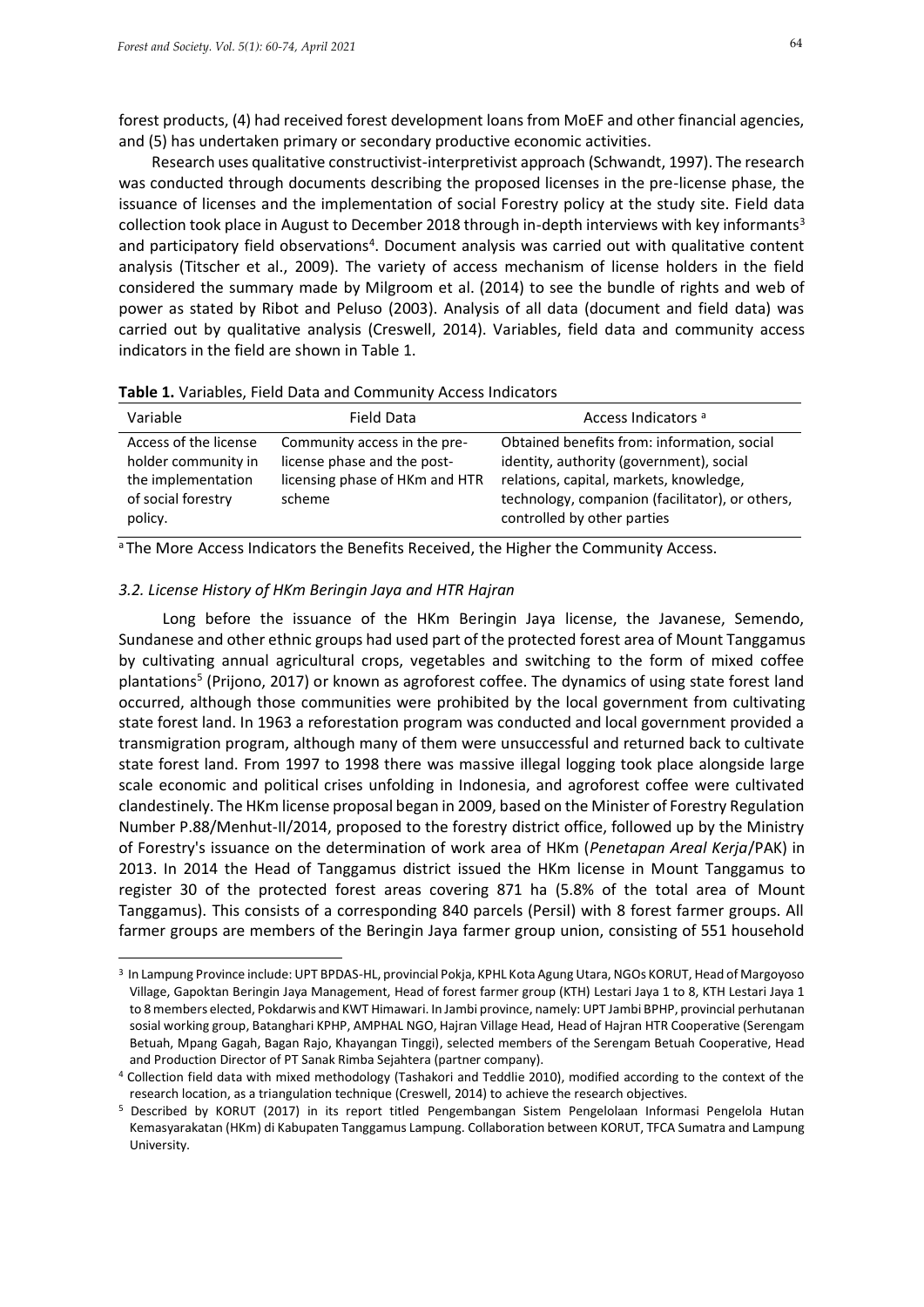from Margoyoso Village of Sumberejo subdistrict and Talang Beringin Village of Pulau Panggung subdistrict in Tanggamus District of Lampung Province. The process of proposing the HKm Beringin Jaya license wasfacilitated by the NGO LCW Lampung, while the post-licensing phase was facilitated by the NGO Konsorsium Kota Agung Utara (KORUT).

The Hajran HTR license proposal began when the natural resource-based community development activities in Hajran Village had ended. These activities are the clone rubber plantation initiative as a demonstration plot by the district agricultural office, promotion of clone rubber tapping by Head of Batanghari District, Jabon nursery and liquid organic fertilizer by Finnish Embassy, Yogyakarta Forestry Research Center, Anak Khampung and AMPHAL, and the forest village license facilitated by the NGO KKI-Warsi. The proposed HTR license began in 2012 based on the Minister of Forestry Regulation Number P.31/Menhut-II/2013. It was proposed to the district forestry office, followed by the issuance of the license area for Hajran HTR (Pencadangan Areal Kerja) reserved by the Ministry of Forestry in 2014. The transition period of authority in the forestry sector from district to province interrupted the HTR proposal, which was then re-submitted to the forestry province office. The HTR license was issued by the Provincial Integrated Investment and Licensing Services Board in 2016 for 4 notary-acting cooperatives, in a production forest area of 1,272.59 ha for 161 members, bordering the Bukit Duabelas National Park. Facilitation at the prelicense phase was carried out by the NGO AMPHAL (Aliansi Masyarakat Peduli Hutan dan Lahan) and Anak Khampung, while in the post-license phase, HTR Hajran worked with PT. Sanak Rimba Sejahtera as the Partner Company in a partnership scheme.

Development of the license area of HTR Hajran consisted of old tree stands that can be harvested and sold, which was predicted to provide initial profits for the HTR Hajran cooperative. Serengam Betuah is the first cooperative of HTR Hajran who worked with the Partner Company to develop a license area of 2500 hectares. The activities carried out include constructions of roads, bridges, temporary building for place to work, forest inventory, timber logging, transporting and selling logged timber, land preparation for planting, transporting seeds and planting activities. Financial capital to fund those activities derived from private financing owned by the partner company, loans from MoEF and revenue from selling logged timber. Initial development activities only lasted for one year (early 2017 to 2018). At the beginning of 2018, the partner company went bankrupt because of its inability to manage the HTR development business, the financial capital that they have were used to harvest timber and other activities, while the Jabon (*Anthochepalus cadamba*) as the main crop had just begun to be cultivated and discontinued.

#### **4. Results and Discussion**

#### *4.1. Access of License Holders in the Pre-license Phase*

To arrive at the issuance of HKm Beringin Jaya and HTR Hajran license, the community must have access to social forestry information, to all members who will be involved, facilitators, and government authorities (village, district, province, Ministry of Forestry and related technical implementation unit/UPT). Access to all members, facilitators and village government authorities is carried out by the community themselves, while access to those who control the information and authority of the licensor is facilitated by the facilitator (from NGOs) by connecting the community with those parties through mechanisms, processes, and social relations. Access of the community to those aspects is shown in Table 2.

Community access at the pre-license phase is not horizontal or vertical, but community must have ability to access to those aspects (Table 2) which were owned or controlled by stakeholders inside and outside of the community. Those stakeholders have direct or indirect relation to meet the requirement in proposing social forestry license. Community access to those aspects that are not facilitated by the facilitator is carried out by the community themselves, particularly regarding access to stakeholders within the community. Community access to stakeholders outside the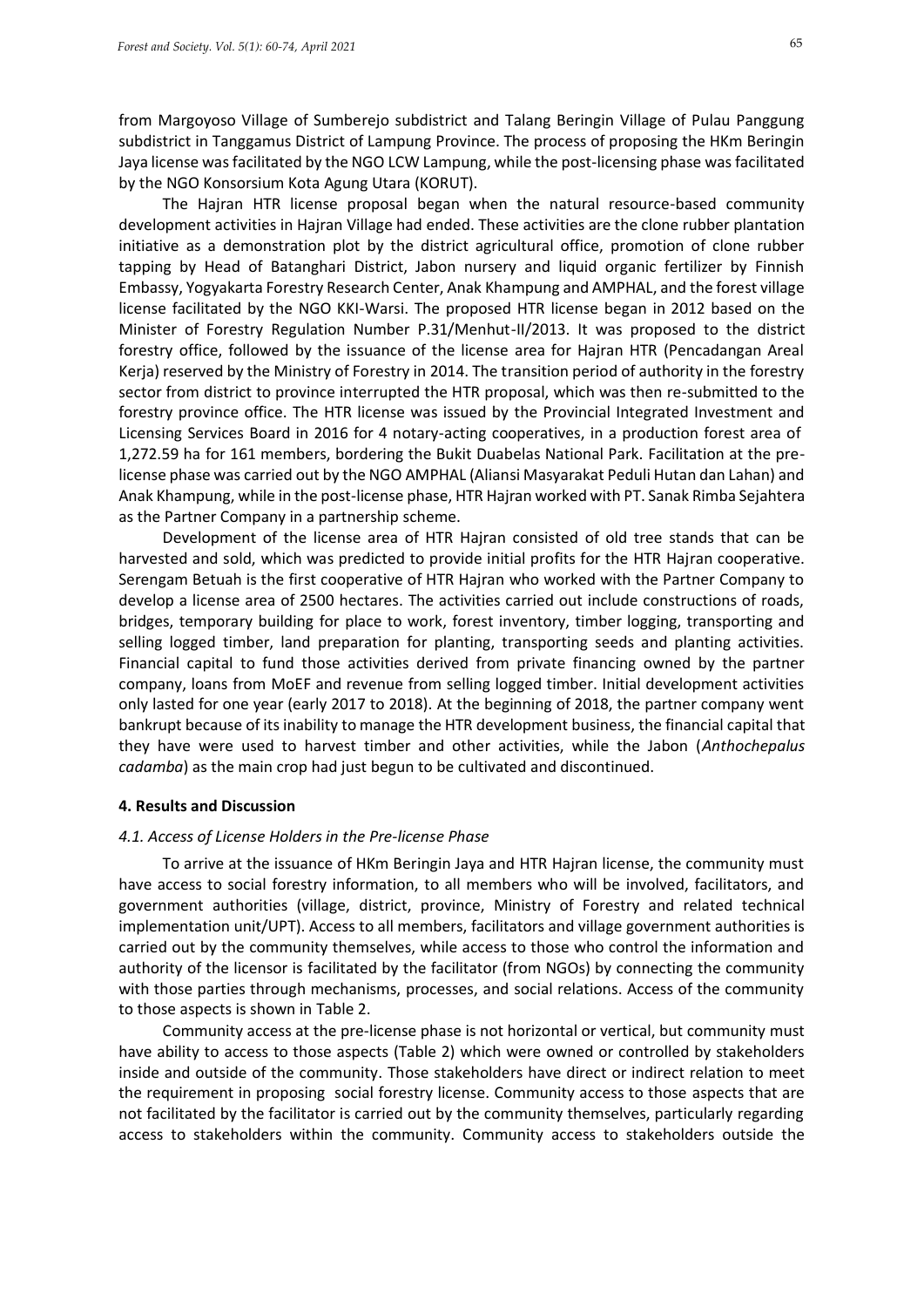community were facilitated by facilitators, which requires solid and ongoing collaboration (bonding and bridging social capital) among the management of community license holder and all members who will be involved to obtain social forestry license. Both ways were carried out by the HKm Beringin Jaya and HTR Hajran communities until the issuance of the social forestry license.

**Table 2.** Access of HKm Beringin Jaya and HTR Hajran Communities in the Pre-license Phase

| HKm Beringin Jaya                                                                                                                                                                                                                                                                                                                                                                                                                                                                                                                                                                                                                                                                                                                                                                                                                                                                                                                                                                                                    | HTR Hajran                                                                                                                                                                                                                                                                                                                                                                                                                                                                                                                                                                                                                                                                                                                                                                                                                                                                                                                                                                                                           |
|----------------------------------------------------------------------------------------------------------------------------------------------------------------------------------------------------------------------------------------------------------------------------------------------------------------------------------------------------------------------------------------------------------------------------------------------------------------------------------------------------------------------------------------------------------------------------------------------------------------------------------------------------------------------------------------------------------------------------------------------------------------------------------------------------------------------------------------------------------------------------------------------------------------------------------------------------------------------------------------------------------------------|----------------------------------------------------------------------------------------------------------------------------------------------------------------------------------------------------------------------------------------------------------------------------------------------------------------------------------------------------------------------------------------------------------------------------------------------------------------------------------------------------------------------------------------------------------------------------------------------------------------------------------------------------------------------------------------------------------------------------------------------------------------------------------------------------------------------------------------------------------------------------------------------------------------------------------------------------------------------------------------------------------------------|
| 1. Access to information of social forestry:<br>regulations, type of scheme, how to propose<br>license, license requirements, phase and process<br>to propose license, until the issuance of license.<br>2. Access to facilitator: to get information and fully<br>facilitation to obtain license, connected to<br>government authorities and other stakeholders.<br>3. Access to all member of community who<br>cultivated state forest area (social identity):<br>delivering information, socialization, preparing<br>and organizing them to involve, and establishing<br>farmer groups.<br>4. Access to village government: to get support,<br>legalization for farmer groups and famer groups<br>union, and agreement to propose license.<br>5. Access to district government: to get<br>administrative and technical assistance in<br>proposing license, and agreement to propose<br>license.<br>6. Access to central government: to get issuance of<br>indicative license area and issuance of HKm<br>license. | 1. Access to information of social forestry:<br>regulations, type of scheme, how to propose<br>license, license requirements, phase and process<br>to propose license, until the issuance of license.<br>2. Access to facilitator: to get information and fully<br>facilitation to obtain license, connected to<br>government authorities and other stakeholders.<br>3. Access to all member of Hajran Village (social<br>identity): delivering information, socialization,<br>preparing and organizing them to involve, and<br>establishing cooperative under notary act.<br>4. Access to village government: to get support,<br>legalization to establish cooperative under<br>notary act, and agreement to propose license.<br>5. Access to district government: to get<br>administrative and technical assistance in<br>proposing license, and agreement to propose<br>license.<br>6. Access to provincial and central government: to<br>get issuance of indicative license area and<br>issuance of HTR license. |

## *4.2. Access of Community License Holders in the Post License Phase*

Based on the access indicators shown in Table 3, the HKm Beringin Jaya community has higher access than the Hajran HTR community. The higher access of HKm Beringin Jaya community resulted in various benefits to members of the community in implementing social forestry policy.

The HKm Beringin Jaya community continues and develops practices in the post-licensing phase that have been practiced at the pre-license phase, so that the benefits from implementing of social forestry policy are more widely obtained. Community access in the post-licensing phase is basically the same as in the pre-license phase. Community must have access to stakeholders inside and outside their community. Those stakeholders own and/or control resources, which is directly or indirectly related to primary productive economic activities in utilizing and or managing the license area, as well as secondary productive economic activities. Access to those resources are intended to improve income among community members in the longer term.

Sustainability of utilization and or management of the license area provides income from coffee and other crop<sup>6</sup> production, which has been obtained by members of HKm Beringin Jaya. Overall income generation is shown in Figure 2.

<sup>6</sup> Bananas, Avocados, Cloves, Hot Pepper, Palm Sugar, Eggplant, Taro, Water Guava, Chocolate, Pumpkin, Pepper, Nutmeg, Petai, Areca Palm, Papaya, Ginger, and Guava Crystal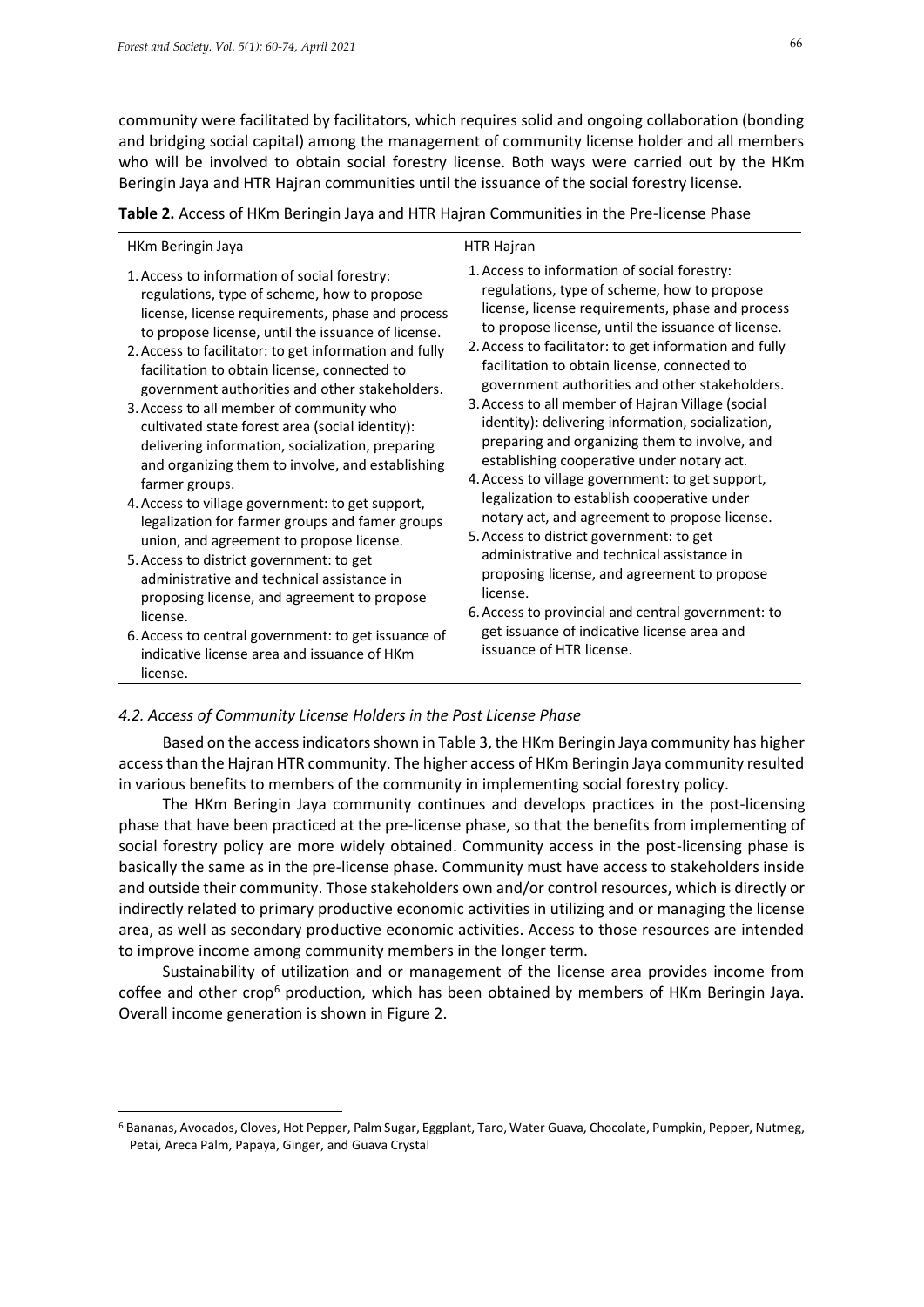# **Table 3.** Access of HKm Beringin Jaya and HTR Hajran Communities in the post-licensing phase

| <b>HKm Beringin Jaya</b>                                           | <b>HTR Hajran</b>                          |
|--------------------------------------------------------------------|--------------------------------------------|
| 1. Access to all members (social identity): organizing             | 1. Access to all members: agreement to     |
| members of HKm to establish primary cooperative under              | work with Partner Company to               |
| notary act, woman farmer group, and ecotourism farmer              | develop license area, agreement to         |
| group, proposing loans to financial agency, proposing              | get loans from MoEF proposed by            |
| program or activities to government and other                      | Partner Company On Behalf Of HTR           |
| stakeholders,                                                      | Hajran.                                    |
| 2. Access to knowledge and technology related to agroforest        | 2. Access to partner company:              |
| coffee cultivated at state forest area from government and         | agreement to work together, MoU on         |
| others stakeholders, facilitated by NGOs.                          | activities, financial support and profit   |
| 3. Access to financial capital: loans from Bank BRI district level | sharing, member of HTR involved in         |
| with total 1.76 billion, BLU-P3H MoEF with total 3.37              | development activities of HTR license      |
| billion, and Bank BRI sub-district level at 10-15 million per      | area by Partner Company.                   |
| year for HKm member who is proposing.                              | 3. Access to government authorities:       |
| 4. Access to local markets or village traders: to sell coffee      | political support from Minister of         |
| beans and other crop production.                                   | MoEF and The Governor of Jambi by          |
| 5. Access to government programs (social relations):               | visiting HTR license area, The Minister    |
| (a) Roaster and grinder Coffee from Indonesian Bank and            | supported HTR Hajran to propose            |
| Ministry of Village, Development of Disadvantaged                  | loans to MoEF, and other visitations       |
| Regions and Transmigration                                         | from MoEF, provincial and district         |
| (b) Program from Head of Tanggamus District seedling of            | officials.                                 |
| multipurpose tree species                                          | 4. Access to financial capital: soft loans |
| (c) Program watershed and protected forest management              | from BLU-P3H MoEF at 8.5 billion,          |
| office in making absorption wells, gully plugs and                 | (already received ± 800 million) for       |
| community nursery                                                  | initial development of HTR license         |
| (d) Selected member of HKm to be FMU official partner              | area.                                      |
| 6. Access to activities or events (social relations): The first    | 5. Access to primary industry: selling     |
| champion of Wana Lestari event in 2016 at provincial               | 700-800 m3 of logged timber (revenue       |
| forestry office and MoEF, the place for learning and sharing       | from selling logged timber is used by      |
| experience held by MoEF, FMU, provincial forestry office,          | Partner Company to fund initial            |
| NGOs and other farmer groups inside and outside of                 | development of HTR license area).          |
| province, and selected members of HKm participated in              |                                            |
| internship and training held by government and other               |                                            |
| stakeholders.                                                      |                                            |



Figure 2. Income<sup>7</sup> of HKm Beringin Jaya members from the HKm license area

<sup>&</sup>lt;sup>7</sup> The income calculated in this study is income for the last year of cultivation, calculated from July 2017 to August 2018. The income variation among key informants also shows the access of farmers' households in the field.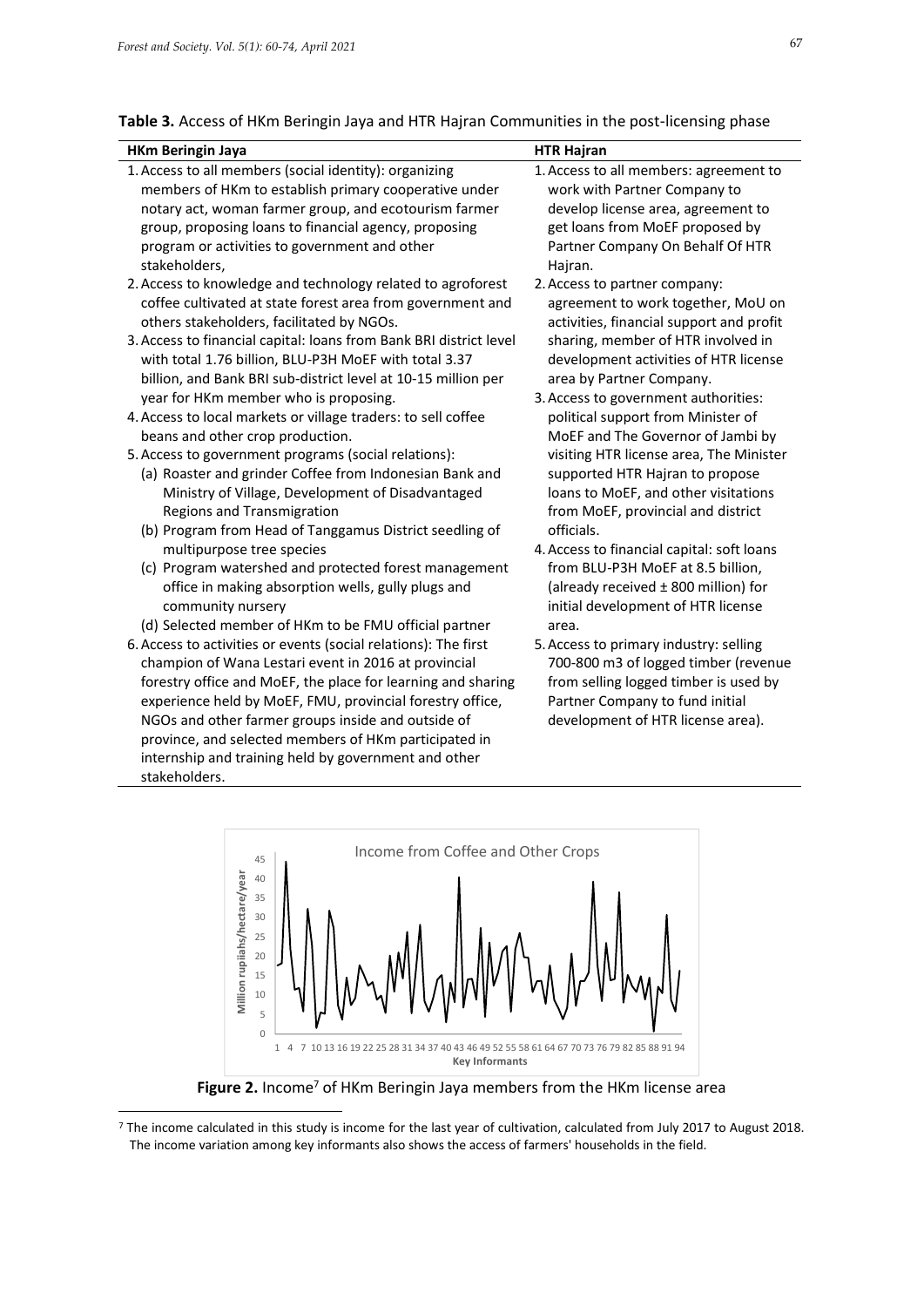Other benefits obtained by HKm Beringin Jaya members, include: (1) each HKm member feels safe to use allocated state forest areas, because: (a) it is legal according to the law and regulation, (b) clarity of the cultivated parcels for every member, (c) the parcels are known and recognized among adjacent members, (d) forest farmer group and farmer group union as formal organizations serve as guardians for every member when undesirable situations may arise, (e) clarity of rights and obligations, and (f) parcels are easy to visit at any time<sup>8</sup>; (2) a sense of security that makes every member more willing to invest in: (a) maintaining coffee plants, (b) enriching and maintaining other plants, (c) participating to propose loans for agroforest coffee and household businesses from financial agency; (3) security of investments that have implications for: (a) production of coffee beans better than before, even though this is also affected by high rainfall or long dry seasons, (b) other crop production opportunities are also obtained, and (c) emergence of other economic activities involving other community members; and (4) production of coffee beans and other crops are safer after HKm license is obtained.

Those benefits are obtained by members of HKm Beringin Jaya because the HKm Beringin Jaya community has access to all HKm members, information, facilitator, knowledge, government authority, capital, technology, program or activities of the agency, and local markets and their networks<sup>9</sup>. Access to all community members, village government authorities, facilitator, local markets and their networks is carried out by the community themselves, while access to information, licensing authorities, financial capital, technology, and programs or activities of agencies is facilitated by non-governmental organizations as the facilitator. Both are realized and implemented through mechanisms, processes and social relations (Ribot and Peluso, 2003) among community members and with parties outside their community. Facilitation of access is carried out by linking or connecting the community to those who control information, knowledge, licensing authorities, financial capital, technology, and agency who has programs or activities, which are not adequately provided by social forestry policy. It was also revealed by Sunderlin et al. (2008), that forestry tenure reform, despite political will, will fail if it is not implemented with adequate administrative support, budgets, expertise and policy instruments.

Facilitation of community access has become a real function and success in achieving some of the intended benefits because in the HKm Beringin Jaya community they have the capacity to organize their members, interact and cooperate among them and work with other parties outside their community (bonding and bridging social capital) (Baynes et al*.* 2015). This empirical finding also shows that access, according to Ribot and Peluso (2003), must be supported by the networked capacity of actors to access *something* inside and outside of the community. Aside from access and networking capacity, the benefits obtained by the HKm Beringin Jaya community are also influenced by the accuracy between subject (license holder community) and object (state forest resources) in granting social forestry license and the availability of supporting services and facilities. Early indication to obtain the accuracy between subject and object in granting a social forestry license can be identified in the pre-license phase situation that the community is extremely depending on the state forest resources, the community have been cultivated or managed the state forest before a social forestry license is issued, and the community live inside and around state forest area. This information should be well noted earlier by the government before issuance of social forestry licenses in order to obtain the right kind of buy-in with the community who will obtain the license to manage state forests. Supporting infrastructure also affects access of license holding

<sup>8</sup> HKm Beringin Jaya has approached to situation of well-defined property rights which is identified as one of the key variables in the success of community forest management (Pagdee et al., 2006).

<sup>9</sup> What is not yet accessible is increasing the capacity of HKm members to run formal organization independently, to run business institutions and access to large markets or big companies to improve the selling price of coffee beans and other crops production.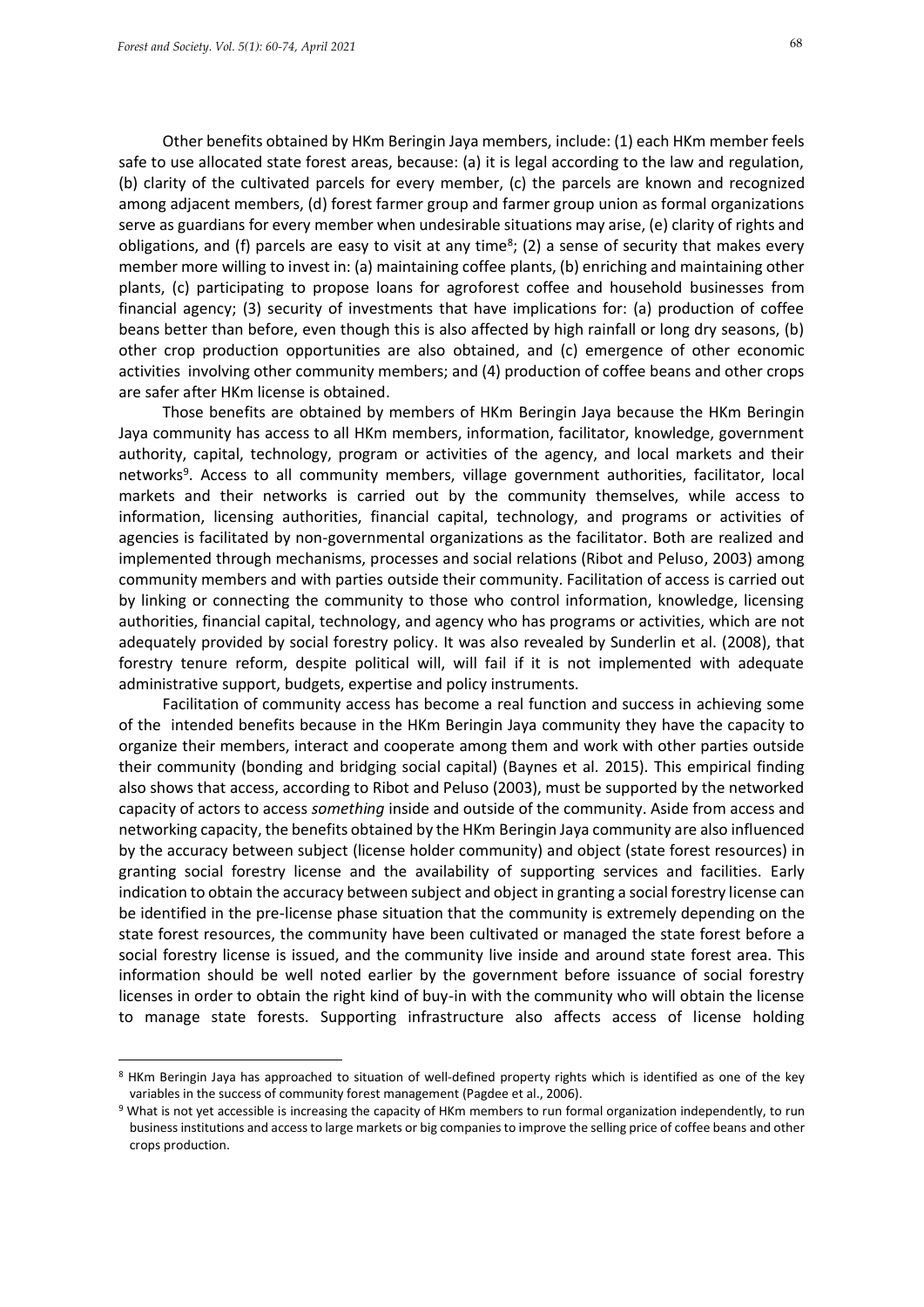communities, connected by roads that are managed by villages to provincial institutions that can be passed at any time (Dyke, 2006) equipped with public transportation, local markets and its networks (Cardozo, 2013) connected to large markets (conventional or modern), and adequate communications and internet networks as stated by Ellis (2016).

The access of HTR Hajran community at the post-licensing phase was considered low. It is indicated by the absence of sustainable utilization and or management of license areas that provide income for HTR Hajran members. The utilization and or management of license areas by partner companies lasted only one year, before bankruptcy was experienced by the partner company. In that year, the community worked together with the partner company to obtain access to all members, information, financial capital, licensing authorities, technology, and primary industries at local markets. Most of the people of the Hajran Village are local resident/people who have kinship with one another. These form social relations among members of the community, including with the management of HTR Hajran and the partner company. Thus, in one year of the initial HTR development activities, the benefits from utilization and or management of the HTR license area were achieved only by members of the Hajran Village who were working with Partner Company. Good social relations and experience in working at previous community development activities in Hajran Village, formally and informally, resulted in only certain members of the Hajran Village to have the opportunity to engage with the partner company. Other than that, due to the limited number of people needed to work with the partner company, members of the Hajran Village who can work with the partner company is also influenced by the management of HTR Hajran that can exclude other community members. Local elite capture occurred, which is represented by the management of HTR Hajran. Syafitri (2010) also identified this situation in HKm Langkawana in Lampung Province.

The HTR Hajran community were facing a bad situation after getting their HTR license and the partner company discontinued their activities. This situation led to bad social relations among members and members with the management of HTR Hajran, which affected their capacity in networking within the community. Several factors that caused the Hajran HTR community networked capacity to be weak included: (1) the area of the HTR license is managed communally, while most of the decisions to manage license areas are decided by the management of the HTR Hajran with the partner company, causing low participation from all members<sup>10</sup>, (2) members of HTR Hajran tend to be passive, only accepting decisions made by HTR management, (3) there is no land use or cultivation activities before license is obtained, individually or in groups that provided direct or indirect benefits, (4) the distance between community settlements to the HTR license area is about 20 km which is also difficult to pass, particularly during the rainy season, (5) most of the members of the Hajran community still own private land that has not been optimally managed, and (6) most of the members of the Hajran village do not depend directly on the license area by cultivating, as they preferred to pursue timber or non-timber forest products that can be directly harvested.

In accordance with regulations, the development of HTR which is managed communally with a partnership scheme and development activities are carried out entirely by the partner company to produce timber. This has some similarities with the development of industrial timber plantations (HTI) by private companies. A partner company with sufficient capacity and resources may produce plantation development achievements close to those achieved by HTI companies. The partner company who worked with HTR Hajran is a company that was just established shortly after the Hajran HTR license area is obtained. The limited capacity and resources by the partner company to

 $10$  This empirical finding is in line with the findings of Ostrom and Nagendra (2006), that people are more likely to follow the rules and monitor the behavior of others when they are included, in the true sense, in making decisions regarding these rules and when their livelihoods are guaranteed. This has made the HTR members were not so interested actively participating in the utilization and or management of the HTR license area.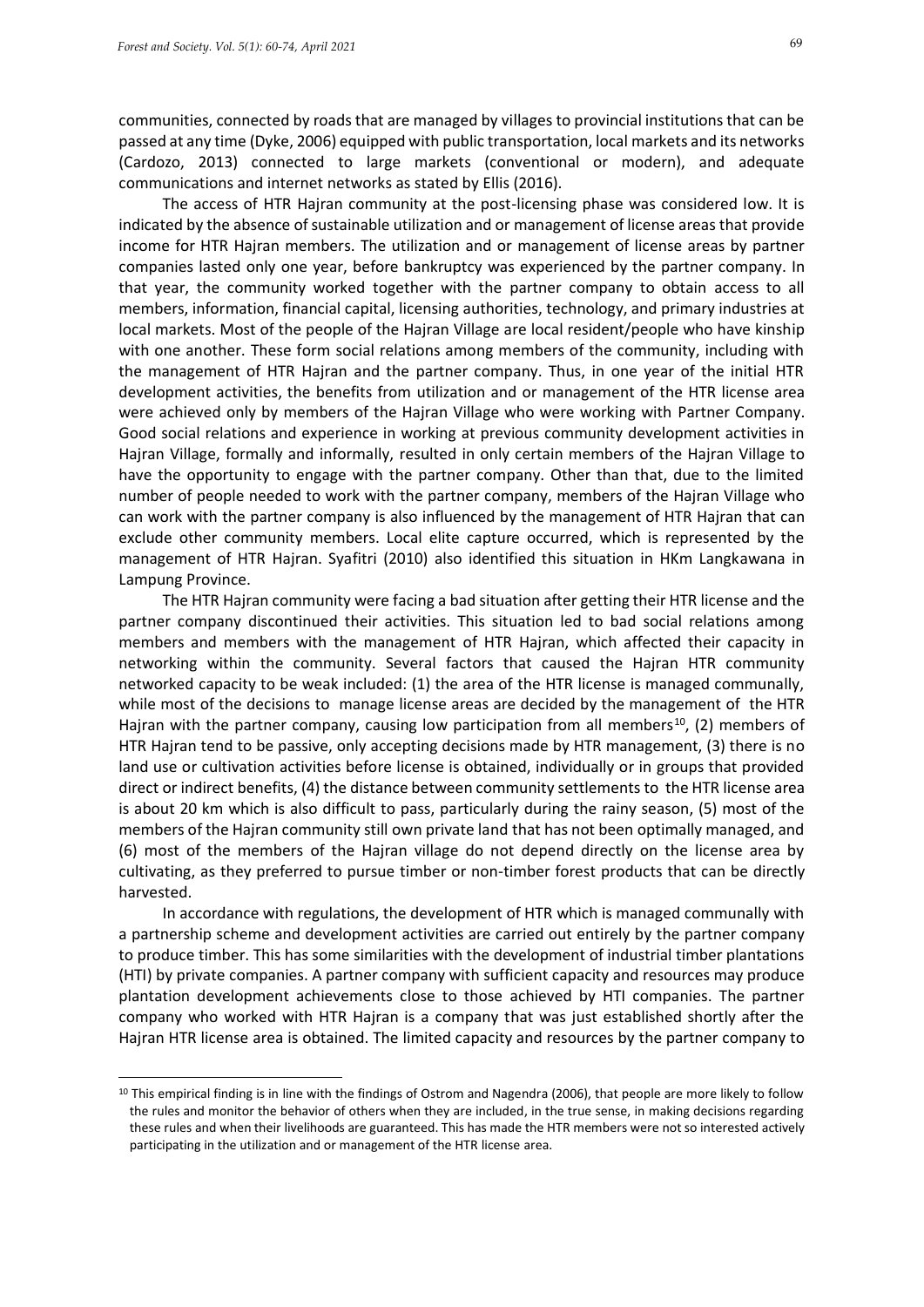manage HTR license areas was expected to create productive economic businesses involving Hajran village community did not occur.

The unsustainable management of the HTR Hajran license area is caused by: (a) the problem of the accuracy between subject and object in granting HTR license, which showed that the Hajran community does not depend directly on the license area so all members were not stimulated to invest, (b) problems in social relations among members and members with the management of the HTR affected the low community networked capacity, (c) decisions and information related to license areas do not fully involve and deliver to all members (local elite capture occurred), and (d) management of license area which is oriented to produce timber by the community in a partnership scheme with a partner company requires adequate capacity and resources. Further implication are: (1) there were no regular meetings of HTR Hajran members, as well as no cooperative membership fees, or other features that generated buy-in of continued activities to manage the license area, (2) incomplete information from management of HTR to all members, (3) the license area is in an open access situation, triggering illegal logging and occupation of land for gardening, potentially threatening the remaining forest ecosystem in the license area and Bukit Duabelas National Park.

The HTR Hajran community still requires intensive facilitation and assistance from government, NGOs and other stakeholders that can provide support in managing their license area. Government or NGOs can be a companion or facilitator for the HTR Hajran community, or might be able to connect them to a prospective new partner company. Management of the HTR Hajran license area can then also be conducted by dividing the license area into household members unit or parcels under a primary framework of management for the entirety of the license area. The household management unit can produce timber or non-timber forest products by applying methods commonly practiced by community on their private lands, which comply to the regulation. Applying new methods to produce new products derived from outside of the community is also possible, which can be conducted through comprehensive assistance from government or NGOs.



**Figure 3.** Relation between community access and other factors in the implementation of social forestry policy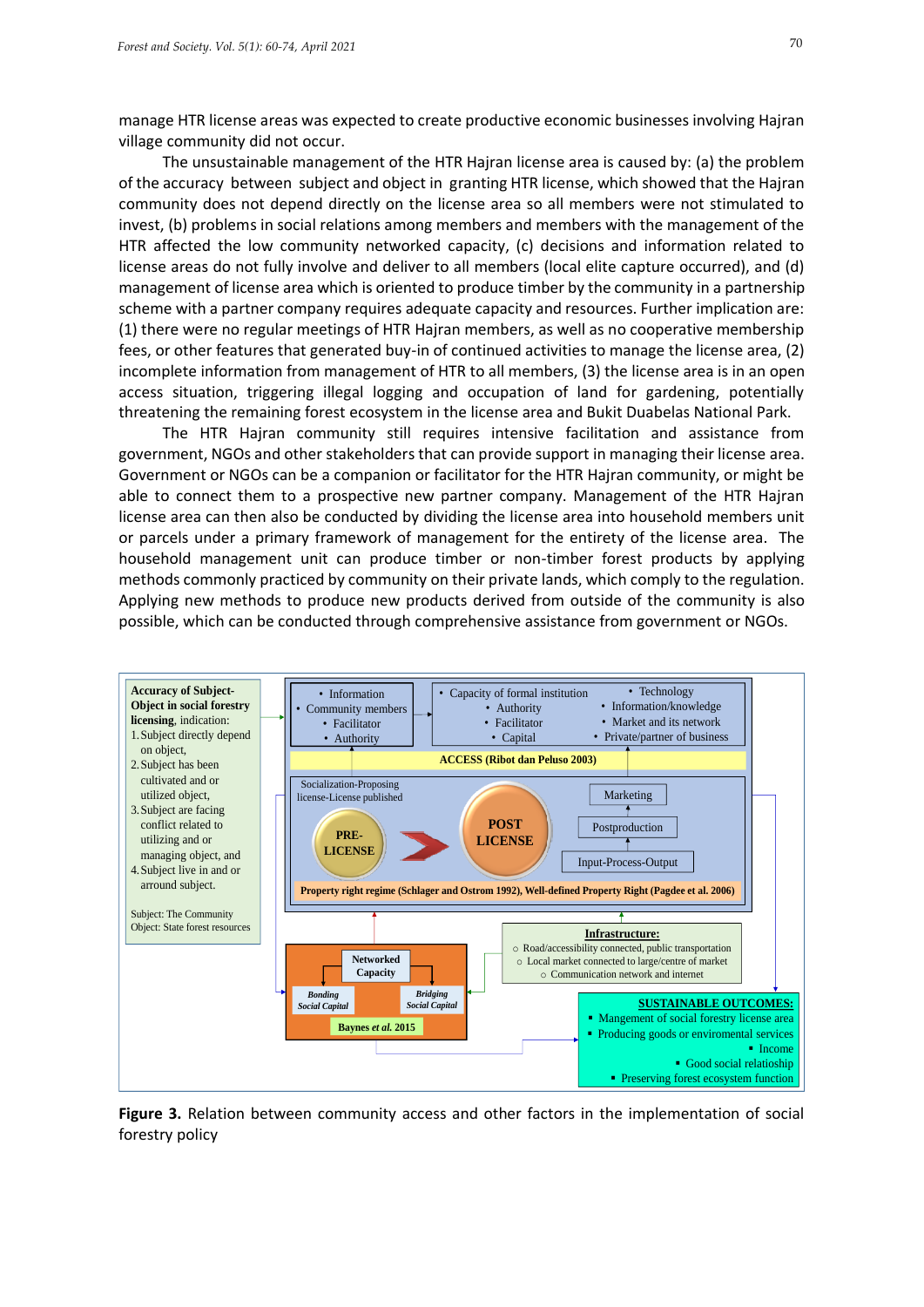Considering the empirical findings and the description about HKm Beringin Jaya and HTR Hajran communities, a diagram is presented below (Figure 3), which synthesizes community access in social forestry policy implementation relative to other factors that influence the achievement of the objective of social forestry policy.

To achieve sustainable outcomes as shown in Figure 3, handing over legal access (power) to the community is still insufficient if it is not supported by the availability of other factors, which must be done through a combination of support by various stakeholders, including government (nationalsubnational) and involvement of NGOs, financial agencies, private sector or business partners, markets and its networks, educational institutions, donor institutions, research and development institutions. Accuracy in granting social forestry license to the right community becomes the work of MoEF along with the technical implementation unit (*Unit Pelaksana Teknis/*UPT) and related technical offices at the subnational level. The availability of supporting infrastructure becomes the work of other ministries or institutions at national and subnational levels. The social forestry policy gives legal access (power) to community in managing state forest areas in defined areas stipulated in a social forestry license area. At the implementation level, social forestry policy challenges the community and government, whether to implement or not, the rules of the game as outlined in the social forestry regulations. Previously work by Kartodihardjo (2017b) stated that social forestry policy contains policy instruments that direct community behavior by providing certainty of rights to forest resources, which are expected to encourage community awareness of the destruction of natural resources. This is also depends on the effectiveness of regulations and or norms and wisdom that can support community behavior.

### **5. Conclusions**

In order for a social forestry license to be issued, in the pre-license phase, communities must have access to social forestry information, agreement about all community members who will be involved, and support through facilitators and government authorities. In the post-licensing phase, however, the HKm Beringin Jaya community experienced a higher level of access among all members, facilitators, knowledge and information, technology, government authority, financial capital, programs or activities of government and non-government institution, and local market and its networks. Access to the increase in member capacity to run formal organizations and business institutions also requires corresponding access to larger markets or companies, which had not been achieved by the HKm Beringin Jaya community. Benefits were obtained by the HKm Beringin Jaya in terms of longer term sustainability in the form of: (a) managing the license area, (b) production of goods, (c) income, (d) improved social relations, and (e) preservation of forest ecosystem functions.

Access in both phases is carried out by the community and facilitated through various mechanisms, processes and social relations. Facilitating access to information, authority, financial capital, markets, technology, programs/agencies, and potential support for productive economic opportunities is not adequately provided by social forestry policy, which are the features that support longer term success. The high access of the HKm Beringin Jaya community is supported by the high community capacity in networking (bonding and bridging social capital). The high access and networked capacity of HKm Beringin Jaya community to achieve benefits from implementation of social forestry policy is also influenced by the overall relationships between subject and object in granting the HKm license and the availability of supporting infrastructure.

Three overall recommendations emerged from this research include: (1) Research on community access is helpful for understanding social forestry schemes, and should be applied to other schemes beyond HKm and HTR, (2) Improvement of access to license holding communities by government or other stakeholders should be preceded by exploring issues related to community networked capacity, and (3) Improvement of community access and their networked capacity by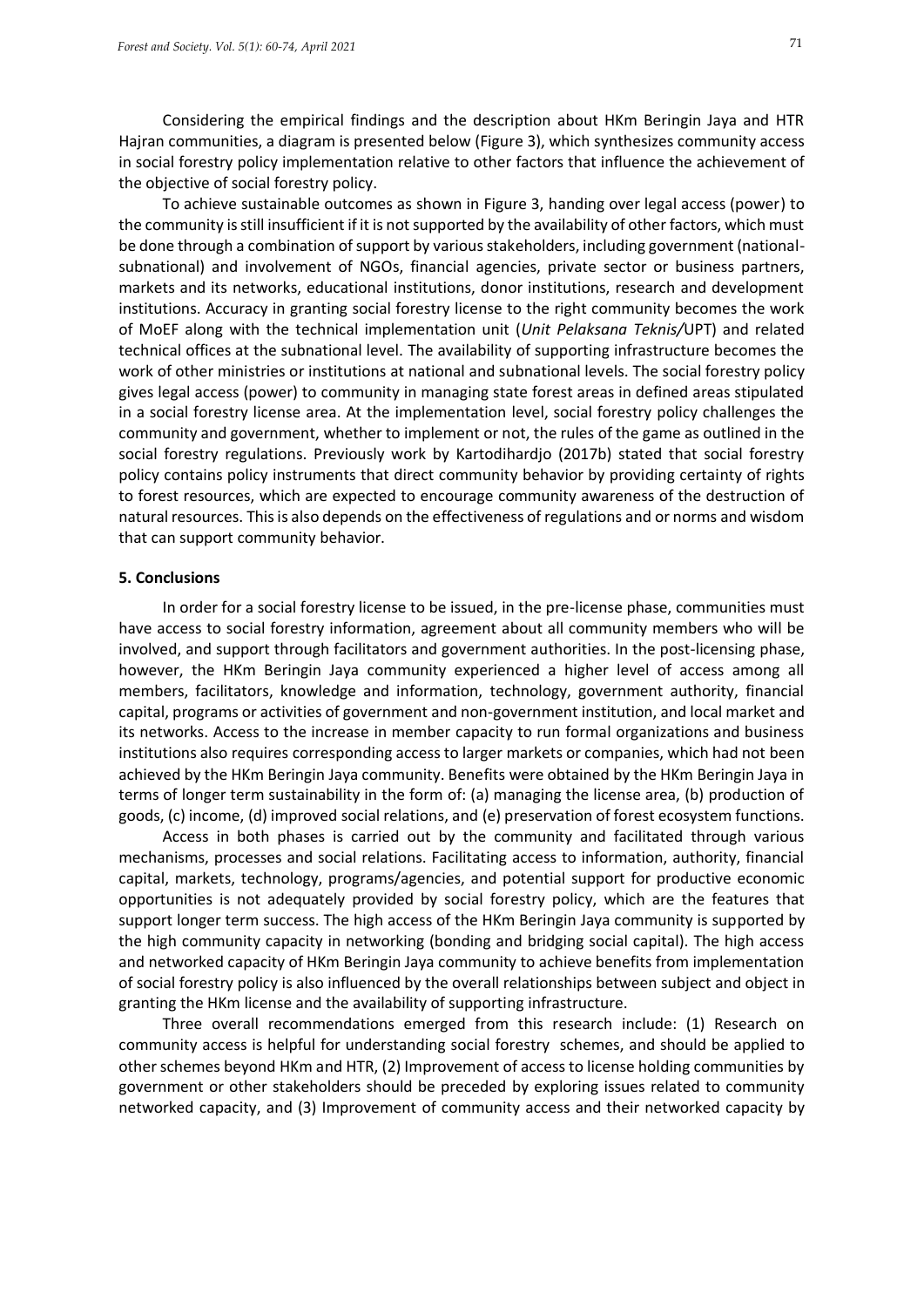the government through policies must lead to increased community access and networked capacity, directly or indirectly.

**Conflicts of Interest:** The authors declare no conflict of interest.

# **References**

- Agrawal, A., & Chhatre, A. (2006). Explaining success on the commons: Community forest governance in the Indian Himalaya. *World Development*, 34(1), 149-166. <https://doi.org/10.1016/j.worlddev.2005.07.013>
- Agung, R., Rahayu, Y., Saputro, T., Tjandrakirana, R., Ramdhany, D., Wibawa, M., Silitonga, T. C. R., Damarraya, A., Wulandari, E. Y., Anisah, L. N., et al. (2018). Status hutan dan kehutanan Indonesia 2018 (Nurbaya, S., Awang, S. A., Efransjah). Jakarta: Ministry of Environment and Forestry Republic of Indonesia.<https://www.menlhk.go.id/site/download>
- Anugrahsari, I., Sardjono, M. A., Fitriyah, N., & Golar, G. (2020). Social contracts: Pillars of community conservation partnerships in Lore Lindu National Park, Indonesia. *Forest and Society*, 4(1), 115-126. <http://doi.org/10.24259/fs.v4i1.8682>
- Ardi. (2011). Pengembangan institusi pengelolaan hutan tanaman rakyat pola agroforestri (studi kasus Lamban Sigatal, Kabupaten Sarolangun Jambi). Dissertation. Bogor: IPB University. <https://repository.ipb.ac.id/handle/123456789/83100>
- Basrin, E. (2017). *Pengembangan ekonomi berbasis masyarakat melalui ragam inovasi dan investasi UMKM Kehutanan*. In Eghenterr C., Suhardjito D., Purwanto E., Kleden E., Basrin E., Butar F.B., Galudra G., Subagio H., Yogaswara H., Sirait M. T., Iswari P., Rakhma S., Herwati M., Kartodihardjo H., & Maimunah S. Mewujudkan hak rakyat: Reformasi penguasaan tanah dan pengelolaan hutan. Kumpulan Naskah Akademik Konferensi Tenurial 2017. Jakarta: Sekretariat RAPS.
- Baynes, J., Herbohn, J., Smith C., Fisher, R., & Bray, D. (2015). Key factors which influence the success of community forestry in developing countries. *Global Enviromental Change, 35,* 226-238. <https://doi.org/10.1016/j.gloenvcha.2015.09.011>
- Besta, N. A. (2013). Seaweed farming and intra-household gender relations on Songo Songo Island, Tanzania. Dissertation. Norwich: University of East Anglia. <https://core.ac.uk/download/pdf/19905462.pdf>
- Bong, I. W., Moeliono, M., Wong, G. Y., & Brockhaus, M. (2019). What is success? Gaps and tradeoffs in assessing the performance of traditional social forestry systems in Indonesia. *Forest and Society*, 3(1), 1-21. <http://doi.org/10.24259/fs.v3i1.5184>
- Cardozo, M. L. (2013). Smallholder livelihoods and market accessibility in the Peruvian Amazon. Dissertation. Austin: The University of Texas at Austin. <https://repositories.lib.utexas.edu/handle/2152/20951>
- Charnley, S., & Poe, M. R. (2007). Community forestry in theory and practice: Where are we now?. *Annual Review of Anthropology*. 36, 301-336. <https://doi.org/10.1146/annurev.anthro.35.081705.123143>
- Creswell, J. W. (2014). *Research Design: Pendekatan Metode Kualitatif, Kuantitatif, dan Campuran*. Edisi 4. Yogyakarta: Pustaka Pelajar.
- Cummins, A., & Yamaji, E. (2019). To see invisible rights: Quantifying Araman informal tenure and its immediate relationship with social forestry in Central Java, Indonesia. *Forest and Society*, 3(2), 193-201. [http://doi.org/10.24259/fs.v3i2.6289.](http://doi.org/10.24259/fs.v3i2.6289)
- de Royer, S., Juita, R., Galudra, G., & Pradhan, U. (2015). Are Village Forest Licenses for Rural Development or Conservation? A case study from Jambi Province, Indonesia. *ICRAF Brief*, (53). Bogor: ICRAF Southeast Asia Regional Program. Retrieved from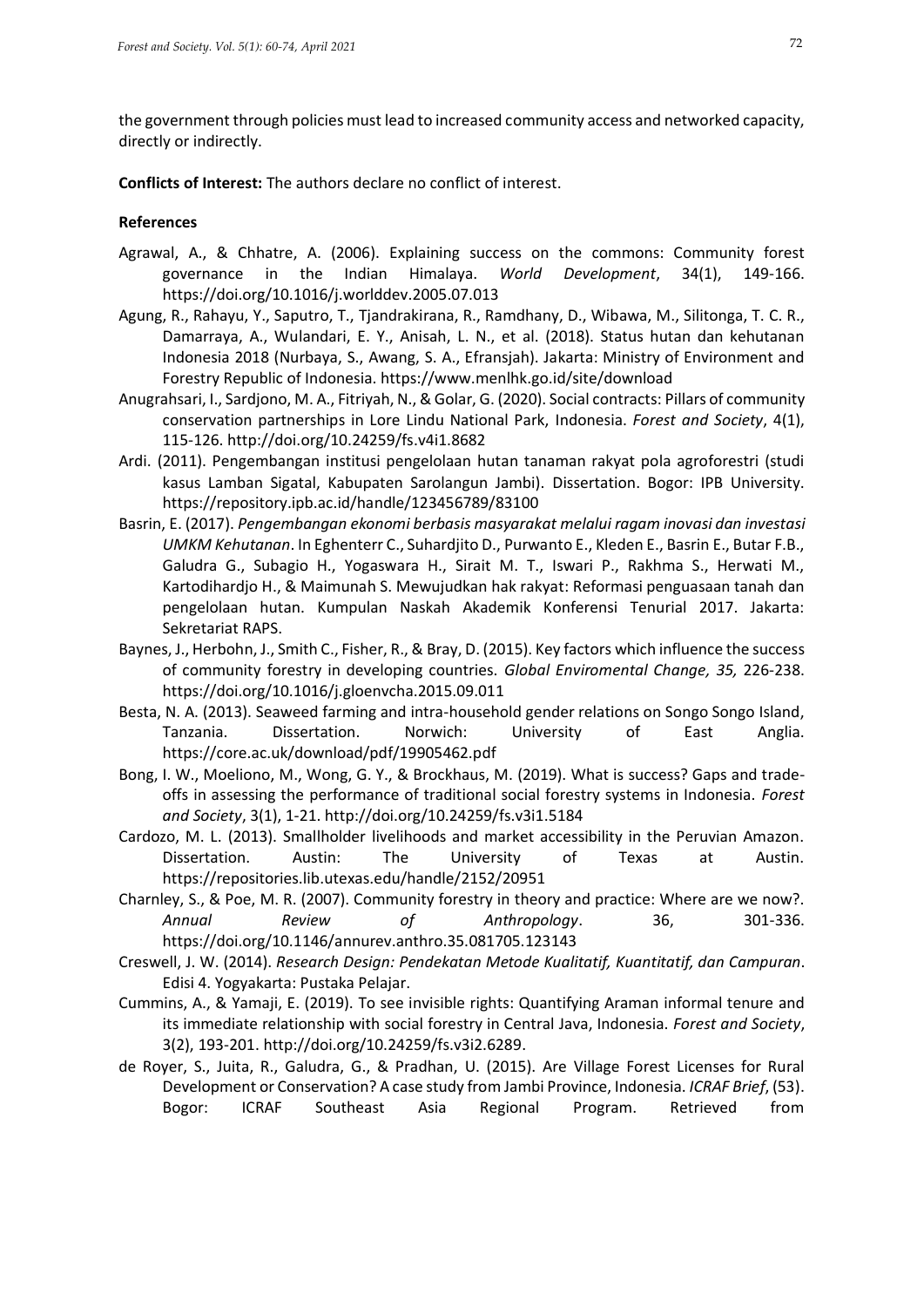[http://www.worldagroforestry.org/publication/are-village-forest-licenses-rural](http://www.worldagroforestry.org/publication/are-village-forest-licenses-rural-development-or-conservation-case-study-jambi-province)[development-or-conservation-case-study-jambi-province](http://www.worldagroforestry.org/publication/are-village-forest-licenses-rural-development-or-conservation-case-study-jambi-province)

- de Royer, S. & Juita, R. (2016). Village forest licenses (*Hutan Desa*) in West Kalimantan: Way forward for equity and land security?. ICRAF Brief, (58). Bogor: ICRAF Southeast Asia Regional Program. [http://www.worldagroforestry.org/publication/village-forest-licenses-hutan-desa-west](http://www.worldagroforestry.org/publication/village-forest-licenses-hutan-desa-west-kalimantan-way-forward-equity-and-land-security)[kalimantan-way-forward-equity-and-land-security](http://www.worldagroforestry.org/publication/village-forest-licenses-hutan-desa-west-kalimantan-way-forward-equity-and-land-security)
- Dyke, A. J. (2006). The Practice, politics and ecology of non timber forest products in Scotland. Dissertation. Glasgow: University of Glasgow.<http://theses.gla.ac.uk/5632/>
- Ellis, A. M. (2016). Wabanaki access to sweetgrass (*Hierochloe odorata*) within Coastal Maine's diminishing open land tradition. Dissertation. Maine: University of Maine. <https://digitalcommons.library.umaine.edu/etd/2531/>
- Fisher, M. R., Moeliono, M., Mulyana, A., Yuliani, E. L., Adriadi, A., Judda, J., & Sahide, M. A. K. (2018). Assessing the new social forestry project in Indonesia: Recognition, livelihood and conservation?. *International Forestry Review*, 20(3), 346-361. <http://doi.org/10.1505/146554818824063014>
- Fisher, M. R., Dhiaulhaq, A., & Sahide, M. A. K. (2019). The politics, economies, and ecologies of Indonesia's third generation of social forestry: An introduction to the special section. *Forest and Society*, 3(1), 152-170. <http://doi.org/10.24259/fs.v3i1.6348>
- Gorriz-Mifsud, E., Secco, L., & Pisani, E. (2016). Exploring the Interlinkages between governance and social capital: A dynamic model for forestry. *Forest Policy and Economic, 65,* 25-36. <http://doi.org/10.1016/j.forpol.2016.01.006>
- Galudra, G. (2019). Focusing on facilitation: Issues and challenges of capacity development in Indonesia's social forestry reforms. *Forest and Society*, 3(1), 133-136. <http://doi.org/10.24259/fs.v3i1.5995>
- Kartodihardjo, H., Nugroho, B., Rohadi, D., Suharjito, D., & Dermawan, A. (2011). Community plantation forests in Indonesia: Challenges and policy recommendations. Bogor: CIFOR. Retrieved from https://www.cifor.org/library/3666/
- Kartodihardjo, H. (2017a). *Masalah dan Kebijakan Nasional Keanekaragaman Hayati: Pemberdayaan Masyarakat dalam Kontestasi Kepentingan*. Jakarta: Yayasan Kehati [unpublished].
- Kartodihardjo, H. (2017b). *Analisis Kebijakan Pengelolaan Sumberdaya Alam: Diskursus, Politik, Aktor, Jaringan*. Bogor: Firdaus, Sajogjo Institute, Yayasan Auriga, RMI, P4W-IPB dan PSA-IPB.
- [MoEF] Ministry of Environment and Forestry. (2017). *Laporan Kinerja Tahun 2016*. Jakarta: Ministry of Forestry Republic of Indonesia. [https://www.menlhk.go.id/site/single\\_post/1601](https://www.menlhk.go.id/site/single_post/1601)
- [KORUT] Konsorsium Kota Agung Utara. (2017). *Pengembangan Sistem Pengelolaan Informasi Pengelola Hutan Kemasyarakatan (HKm) di Kabupaten Tanggamus Lampung*. KORUT, TFCA Sumatera and Lampung University. Lampung: KORUT [unpublished].
- Larson, A. M., Barry, D., & Dahal, G. R. (2010). New rights for forest-based communities? Understanding processes of forest tenure. *International Forest Review*, 12(1), 78-96. <https://doi.org/10.1505/ifor.12.1.78>
- Milgroom, J. (2012). Elephants of democracy: An unfolding process of resettlement in the Limpopo national park. Dissertation. Wageningen: Wageningen University. [https://research.wur.nl/en/publications/elephants-of-democracy-an-unfolding-process-of](https://research.wur.nl/en/publications/elephants-of-democracy-an-unfolding-process-of-resettlement-in-th)[resettlement-in-th](https://research.wur.nl/en/publications/elephants-of-democracy-an-unfolding-process-of-resettlement-in-th)
- Milgroom, J., Giller, K. E., & Leeuwis C. (2014). Three interwoven dimensions of natural resource use: Quantity, quality and access in the Great Limpopo Transfrontier Conservation Area. *Human Ecology*, 42(2).<http://doi.org/10.1007/s10745-013-9635-3>
- Moeliono, M., Thuy, P., Waty Bong, I., Wong, G., & Brockhaus, M. (2017). Social Forestry why and for whom? A comparison of policies in Vietnam and Indonesia. *Forest and Society, 1*(2), 78-97. [http://doi.org/10.24259/fs.v1i2.2484](http://dx.doi.org/10.24259/fs.v1i2.2484)